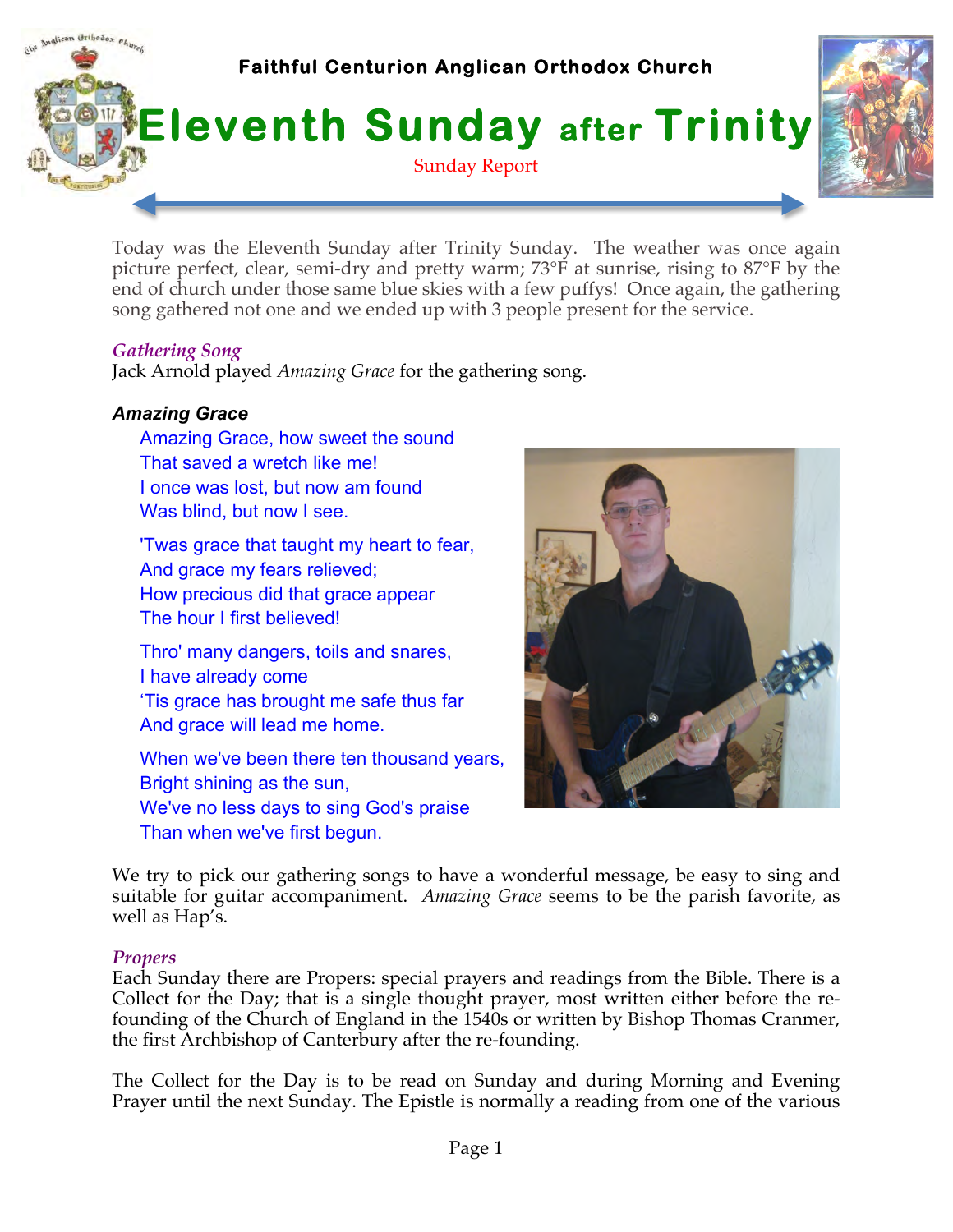Epistles, or letters, in the New Testament. The Gospel is a reading from one of the Holy Gospels; Matthew, Mark, Luke and John. The Collect is said by the minister as a prayer, the Epistle can be read by either a designated reader (as we do in our church) or by one of the ministers and the Holy Gospel, which during the service in our church is read by an ordained minister or our Deacon Striker.

The propers are the same each year, except if a Red Letter Feast, that is one with propers in the prayerbook, falls on a Sunday, then those propers are to be read instead, except in a White Season, where it is put off. Red Letter Feasts, so called because in the Altar Prayerbooks the titles are in red, are special days. Most of the Red Letter Feasts are dedicated to early saints instrumental in the development of the church, others to special events. Some days are particularly special and the Collect for that day is to be used for an octave (eight days) or an entire season, like Advent or Lent.

The Propers for today are found on Page 204-205, with the Collect first:

# The Eleventh Sunday after Trinity.

*The Collect.*

 **GOD**, who declarest thy almighty power chiefly in showing mercy and pity; Mercifully grant unto us such a measure of thy grace, that we, running the way of thy commandments, may obtain thy gracious promises, and be made partakers of thy heavenly treasure; through Jesus Christ our Lord. *Amen.* **O**

Dru Arnold read the Epistle, which came from Paul's First Letter to the Corinthians, the

Fifteenth Chapter beginning at the First Verse. Paul tells us he is delivering the message he received, the Good News of the Saving Grace of God through Jesus. He recounts the death and resurrection of Jesus; noting the various witnesses to the resurrection, including himself. He goes on to say, if he, who he categorizes as the least of the apostles, not even meet to be called an apostle due to his persecution of the Church of God, can be forgiven and work the Work of God, who cannot?

rethern, I declare unto you the gospel which I preached unto you, which also ye have received, and wherein ye stand; by which also ye are saved, if **P** rethern, I declare unto you the gospel which I preached unto you, which also ye have received, if ye keep in memory what I preached unto you, unless ye have believed in vain. For I delivered unto you first of all that which I also received, how that Christ died for our



sins according to the scriptures; and that he was buried, and that he rose again the third day according to the scriptures: and that he was seen of Cephas, then of the twelve: after that, he was seen of above five hundred brethren at once; of whom the greater part remain unto this present, but some are fallen asleep. After that, he was seen of James; then of all the apostles. And last of all he was seen of me also, as of one born out of due time. For I am the least of the apostles, that am not meet to be called an apostle, because I persecuted the church of God. But by the grace of God I am what I am: and his grace which was bestowed upon me was not in vain; but I laboured more abundantly than they all: yet not I, but the grace of God which was with me. Therefore whether it were I or they, so we preach, and so ye believed."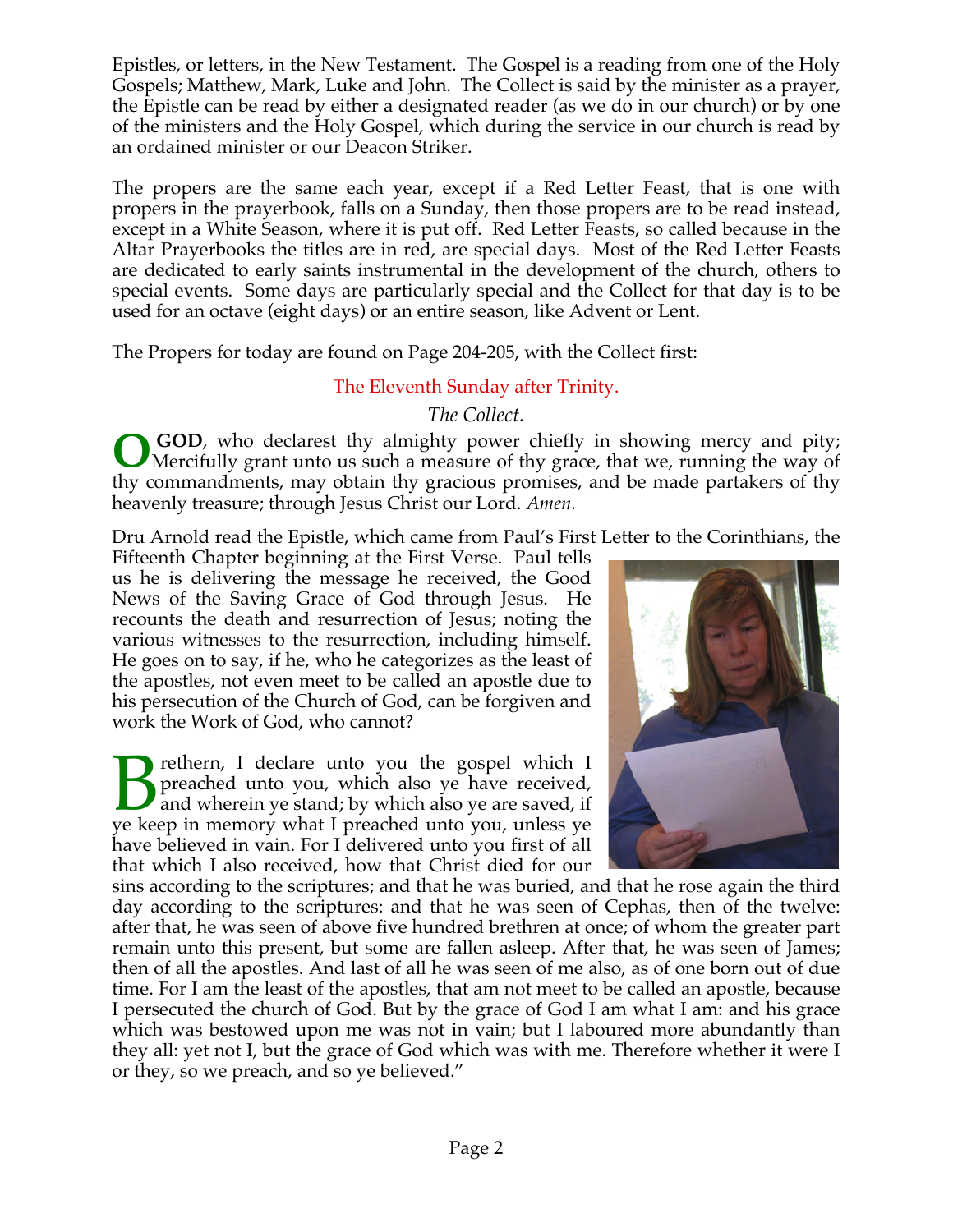Deacon Striker Jack Arnold read today's Holy Gospel which started in the Eighteenth



Chapter of the Gospel according to St. Luke, beginning at the Ninth Verse. Jesus tells a parable to an audience which apparently consisted of some self-righteous people, which likely fits each of us. The parable is that of a Pharisee<sup>1</sup> and a publican<sup>2</sup> both of whom pray in the temple. While the Pharisee might well have been a "better" man than the publican, he clearly was not the man he thought he was, for he "prayed thus with himself, God, I thank thee, that I am not as other men are, extortioners, unjust, adulterers, or even as this publican. I fast twice in the week, I give tithes of all that I possess." Quite the holy fellow. The publican, quite aware of how much he fell shot of God's perfection stood "afar off, would not lift up so much as his eyes unto heaven, but smote upon his breast, saying, God be merciful to me a sinner." Jesus told his audience, "this man went down to his house justified rather than the other: for every one that exalteth himself shall be

abased; and he that humbleth himself shall be exalted." None of us is truly good, we can only strive to be better and look to our Lord to help us. Only through Christ will we be accounted as just before God.

esus spake this parable unto certain which trusted in themselves that they were righteous, and despised others: Two men went up into the temple to pray; the one a **J** esus spake this parable unto certain which trusted in themselves that they were righteous, and despised others: Two men went up into the temple to pray; the one a Pharisee, and the other a publican. The Pharisee stood God, I thank thee, that I am not as other men are, extortioners, unjust, adulterers, or even as this publican. I fast twice in the week, I give tithes of all that I possess. And the publican, standing afar off, would not lift up so much as his eyes unto heaven, but smote upon his breast, saying, God be merciful to me a sinner. I tell you, this man went down to his house justified rather than the other: for every one that exalteth himself shall be abased; and he that humbleth himself shall be exalted.

 $1$  Pharisee - One of a sect or party among the Jews, noted for a strict and formal observance of rites and ceremonies and of the traditions of the elders, and whose pretensions to superior sanctity led them to separate themselves from the other Jews.

 $2^{2}$  Publican 1. (Rom. Antiq.) A farmer of the taxes and public revenues; hence, a collector of toll or tribute. The inferior officers of this class were often oppressive in their exactions, and were regarded with great detestation.

Literally a Publican is one who farmed the taxes (e. g., Zacchaeus, Luke 19: 2) to be levied from a town or district, and thus undertook to pay to the supreme government a certain amount. In order to collect the taxes, the publicans employed subordinates (5: 27; 15: 1; 18: 10), who, for their own ends, were often guilty of extortion and peculation (defrauding the public by appropriating to one's own use the money or goods intrusted to one's care for management or disbursement; embezzlement). In New Testament times these taxes were paid to the Romans, and hence were regarded by the Jews as a very heavy burden, and hence also the collectors of taxes, who were frequently Jews, were hated, and were usually spoken of in very opprobrious terms. Jesus was accused of being a "friend of publicans and sinners" (Luke  $\dot{7}$ : 34).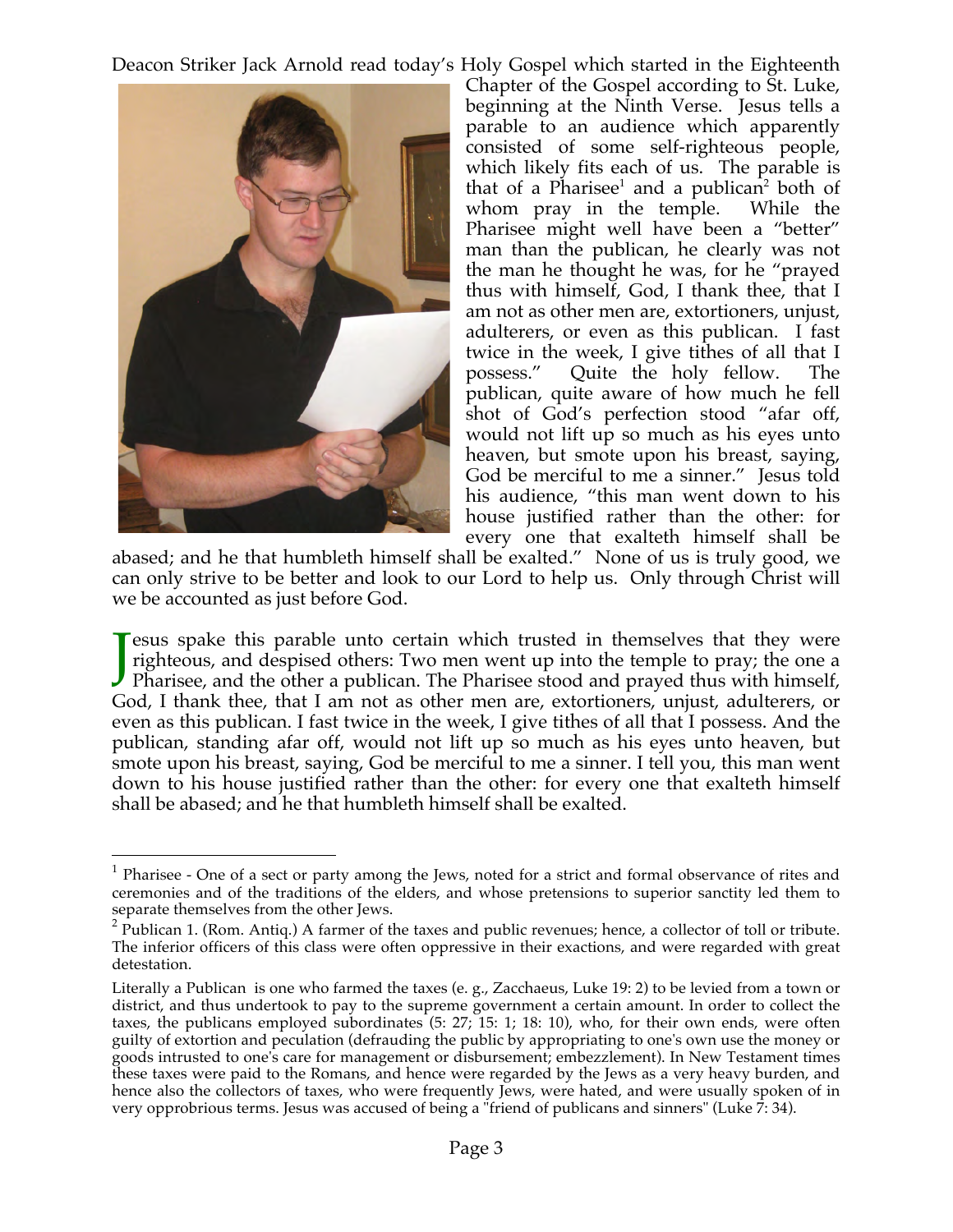# *Sermon – Time and Action*

Today's sermon tied the Collect, Epistle and Gospel together and is mainly contained in



the forewords above.

Consider the words from the Collect, wherein we ask God … who declarest thy almighty power chiefly in showing mercy and pity; Mercifully grant unto us such a measure of thy grace, that we, running the way of thy commandments, may obtain thy gracious promises, and be made partakers of thy heavenly treasure; …

Once again, this Collect is kind of a follow-on to the last few weeks' Collects. First, we acknowledge God's power which is manifested not in terror but in mercy and pity on our failures. We go on to ask help in following His Commandments that we might gain the good that comes from that following.

As imperfect creatures of free will, the norm is to choose what we want, not what we need and come to calamity. We are each grievous sinners, some worse than others, none better. Yet, we come before God all equal. In equally big trouble, some more, none less. It is only through faith we are saved.

Our faith? Partly, but not chiefly and not first.

We are saved by the perfect faith of Christ, our only mediator and advocate before the Father. The perfect faith of Christ allowed a single sacrifice to be made at one time, to right the account the sins of all mankind for all time. This is the faith that saves us and our faith in Him allows Him to operate in us. One of Paul's points in today's Epistle was that if he, the previous Chief Persecutor of the church could be saved by Jesus' that option was available to each of us. All we need to do is repent and follow. Thus, we need to Lead, Follow or Get out of the Way towards Christ and God's grace.

The other point is that Jesus is real, He is Who He says He IS. He is not a fictional character, he is not a great teacher. He is THE SON OF GOD and He came to save us, body, heart, mind and soul. Just as we are real sinners, He is a real Savior.

If that is not enough to turn your heart, consider the parable of the publican and the Pharisee related by Saint Luke. The man who was proud of his performance was not the example Jesus chose for the one justified, rather the one who acknowledged his failures and asked God for forgiveness and help.

Let us ask God for the help we need to follow His Will.

# **Be of God - Live of God - Act of God.**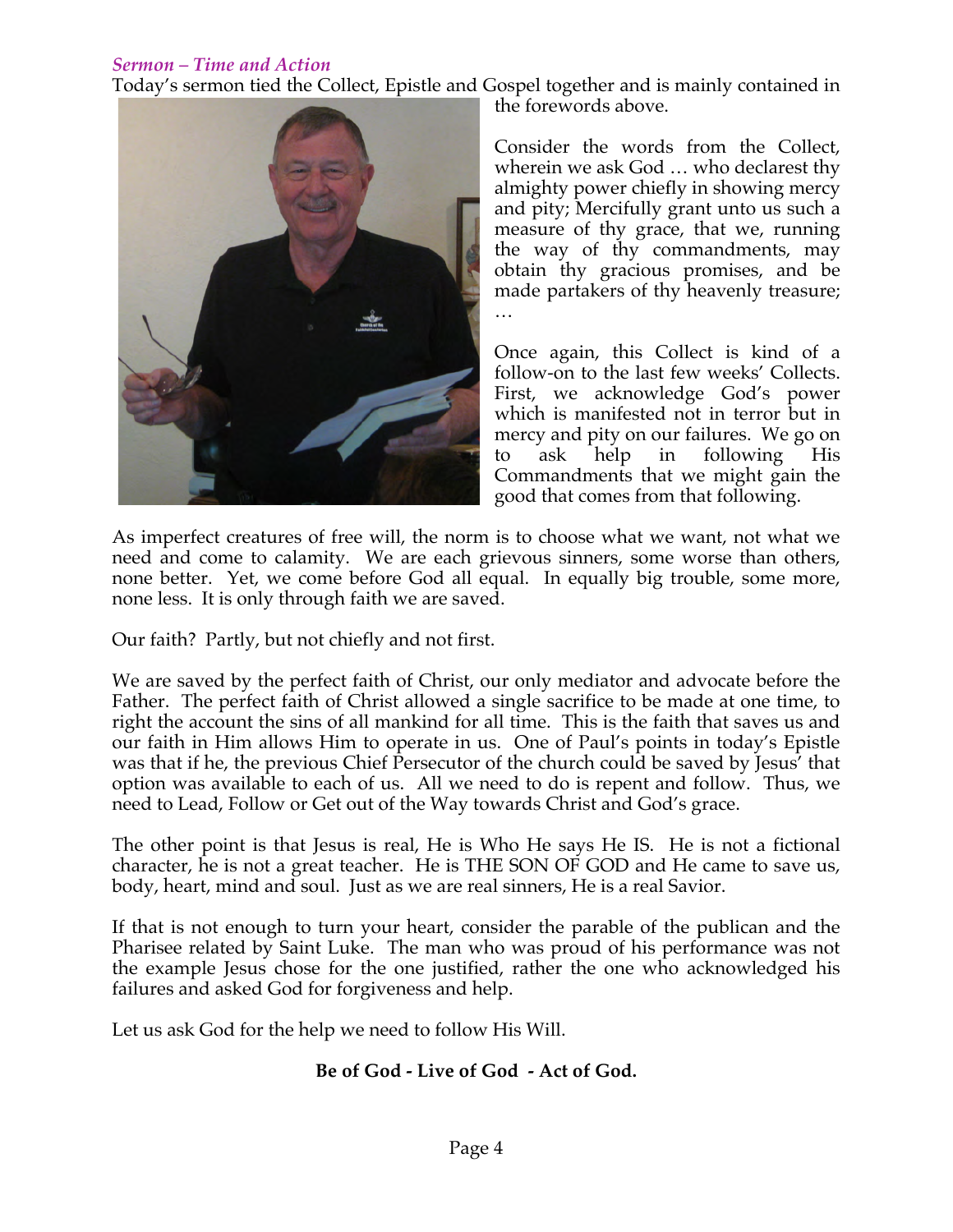#### *Bishop Ogles' Sermon*

We are oft fortunate to get copies of Bishop Jerry's sermon notes. Today is one of those

Sundays. Today's sermon starts off with the collect. It will give you a lot to consider in your heart.

#### **Sermon Notes**

Eleventh Sunday after Trinity 19 August 2012, Anno Domini

### The Eleventh Sunday after Trinity.

*The Collect.*

 **GOD**, who declarest thy almighty power chiefly in showing mercy and pity; Mercifully grant unto us such a measure of thy grace, that we, running the way of thy commandments, may obtain thy gracious promises, **O**



and be made partakers of thy heavenly treasure; through Jesus Christ our Lord. *Amen.*

 *9 And he spake this parable unto certain which trusted in themselves that they were righteous, and despised others: 10 Two* men *went up into the temple to pray; the one a Pharisee, and the other a publican. 11 The Pharisee stood and prayed thus with himself, God, I thank thee, that I am not as other men are, extortioners, unjust, adulterers, or even as this publican. 12 I fast twice in the week, I give tithes of all that I possess. 13 And the publican, standing afar off, would not lift up so much as his eyes unto heaven, but smote upon his breast, saying, God be merciful to me a sinner. 14 I tell you, this man went down to his house justified rather than the other: for every one that exalteth himself shall be abased; and he that humbleth himself shall be exalted.*  (Luke 18:9-14)

 Though this text has been recently covered, it is being addressed today again in sermon form. The amazing beauty of Holy Scripture is its multi-dimensional meaning when held up to the light. This parable given by Jesus conveys the disdain that God has for exalted pride, and the favor He holds for humble faith. Pride is only about SELF; humility puts self down and lifts up the object of its affection and awe. One object of the Parable is to rebuke self-righteousness; but another would be to exalt the hope of the poor in spirit – the meek and humble of heart.

 We read of how proudly the Pharisee prayed "with himself" – not to God. He prayed that others might hear his boastful words. The contrary is true of the publican who felt himself unworthy to come so near the Temple. He did not lay claim to ANY GOODNESS, or righteous deeds, in his life but only sought mercy upon himself as a sinner.

 Please observe the manner in which God looks upon the heart and not the outward appearance. The Pharisees dressed in lavish robes and commanded the respect of the people for his position; but the publican was despised by the people and had no office to commend him for respect. Unlike the self-righteous heart of the Pharisee, the publican had a heart that KNEW it needed mercy as a sinner. God can get entrance into a heart that admits its own worthlessness. But the proud, self-righteous heart bars the way for amendment.

We see also that the boastful works of the Pharisee gained him no favor at all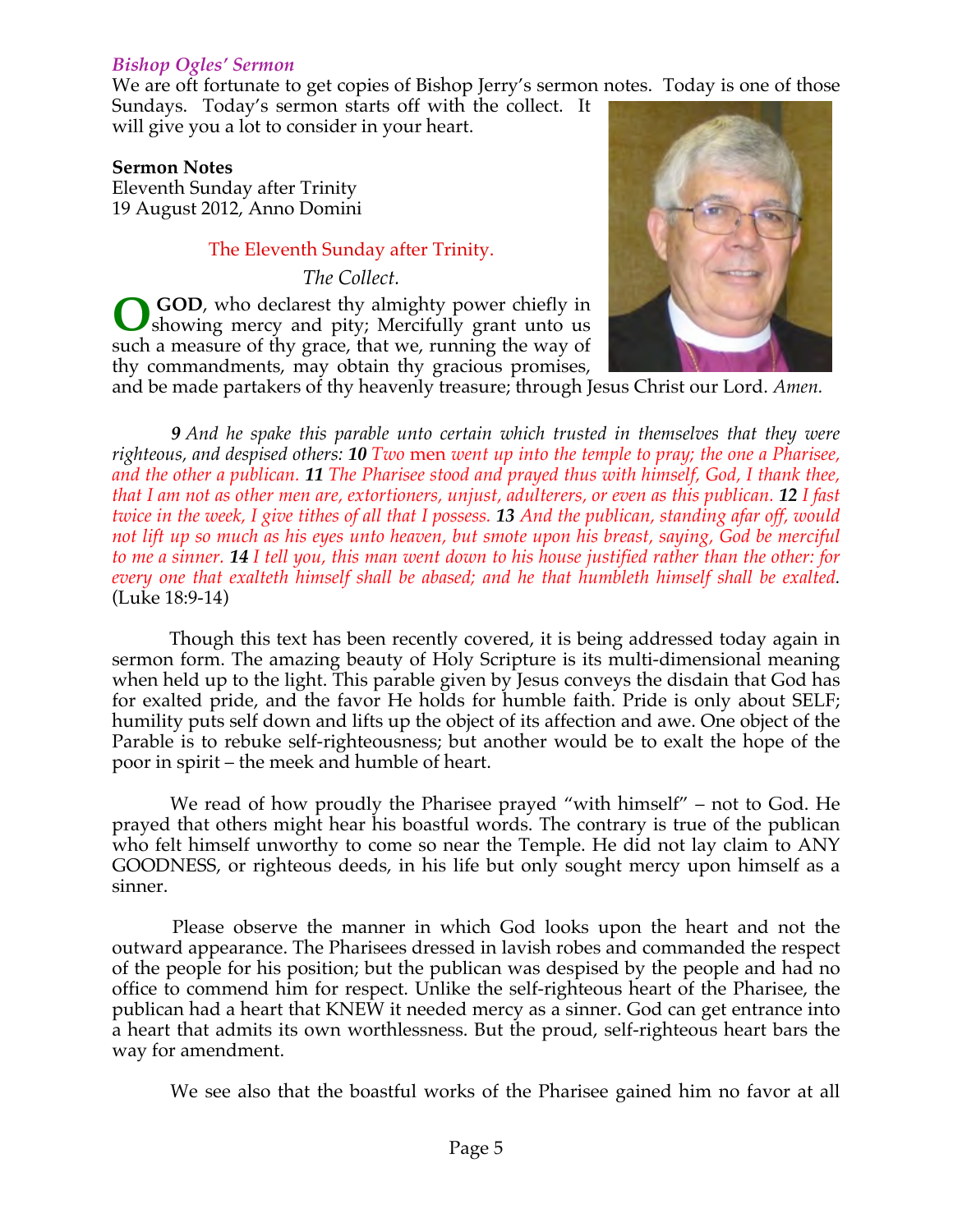with God, but rather God's disdain. The Pharisee cannot be justified by his own righteousness. The publican KNEW this, but the publican went away lost and ignorant despite his learning.

 We see, too, that justification can only be gained through the mercy of God. If we do not know that we need mercy, how shall we be justified? Justification comes as an act of Grace (from God) and not acts of righteousness by us.

#### **Let us examine the characteristics, first, of the Pharisee**:

1) He was a liar! Though he claimed otherwise, he was precisely as other men are – a sinner. (Romans 3:23)

- 2) He was an extortioner. (Matthew 23:14, Mark 12:40)
- 3) He was unjust. His very attitude and self-opinion of himself proved this.

4) He was a worse man than the publican for the publican realized his need to which the Pharisee was blinded of his own.

5) He did not fast to satisfy a Godly purpose but only for the purpose of show and boasting.

6) He did not tithe of all he had for he kept his heart from God by not surrendering it to Him. (Luke 20:25)

7) He had a religious zeal, but not according to the Bible. "….*they have a zeal of God, but not according to knowledge. For they being ignorant of God's righteousness, and going about to establish their own righteousness, have not submitted themselves unto the righteousness of God*. (Romans 10:2-3)

#### **Now the Publican**:

- 1) The publican knew who he was a lost sinner and condemned.
- 2) The publican knew his place with God without mercy at a distance!<br>3) The publican knew how he felt guilty, ashamed and needing mercy.
- The publican knew how he felt guilty, ashamed and needing mercy.
- 4) He knew WHAT he needed MERCY.
- 5) He knew how to attain mercy repent, confess, and call upon the Lord.
- 6) He knew of his salvation went down to his house justified.

 There is a great secret revealed, too, in this Parable – sin causes a great separation from man and God. The only means to bridge that separation is repentance and confession of sins. When we have betrayed or hurt a close friend, do we not avoid looking them in the eye until we have reconciled ourselves to that friend? We may not speak to that friend for months due to our guilt. The friend may not even be aware of our guilt, BUT WE ARE! When we forget God, we live according to our own prerogatives. This free will always leads to sin. That sin raises a wall between us and God. Suddenly, we are ashamed as was Adam in the Garden. We cannot tear down that wall with our good deeds, but only by our tearful cries for mercy!

 Do we mark our offering envelopes at church with large letters to show our great tithing? Do we embellish our prayers with beautiful words that do not come from the heart, but from a proud mind? Do we attempt to seem so close to God that publicans cannot approach Him? Do we admit our unworthiness apart from God's grace? Have we known that the very moment we feel that we are "good enough" is the very moment that we are NOT? Do not be a pharisaical hypocrite, but be a humble sinner who lays claim to grace and mercy in God.

#### *New Nametags*

We had no new nametags today.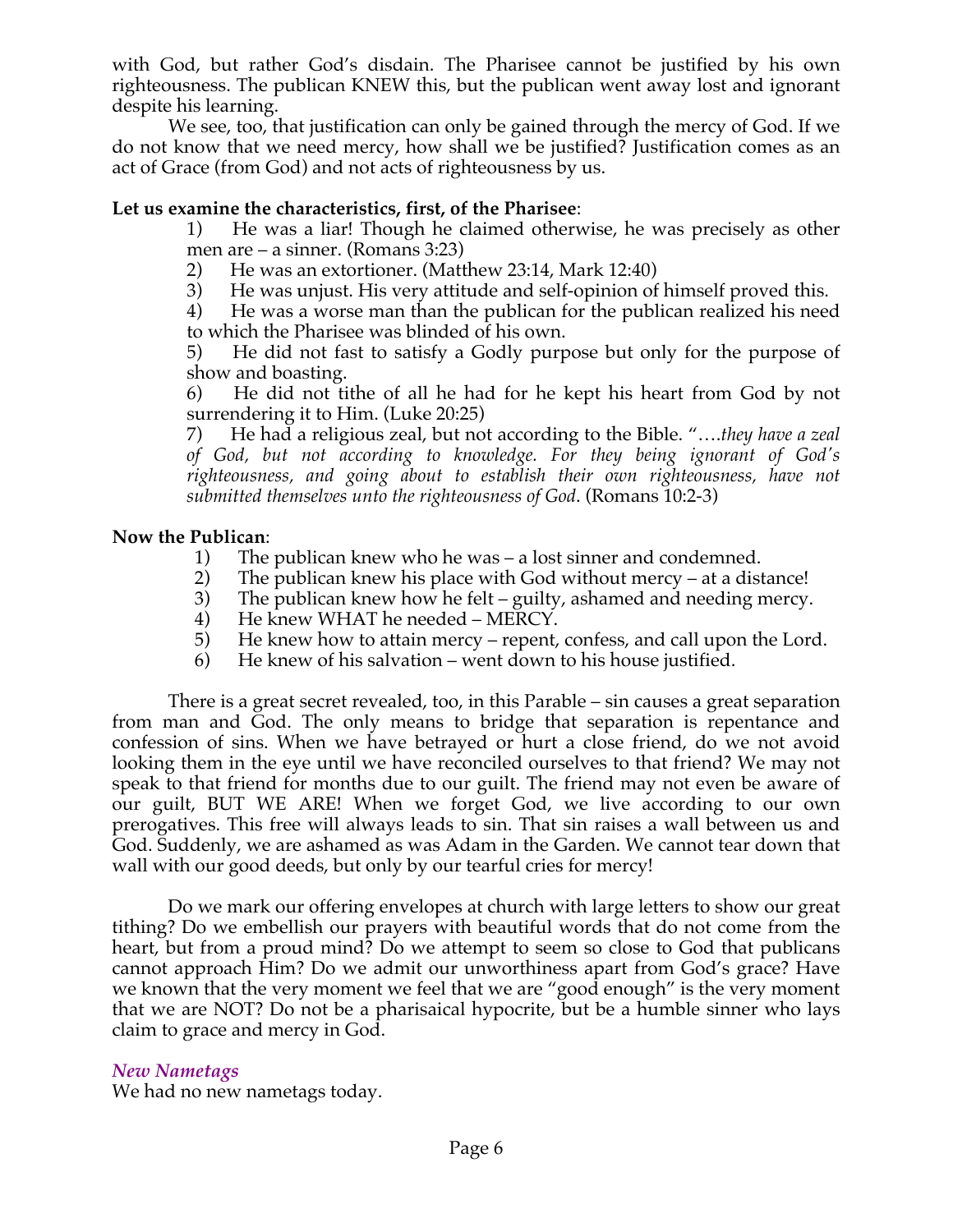## *After Church Hospitality*

Sadly, no after church snacks. The same story every week, is it not? The fact is that we are supposed to be on a low carb diet and there really aren't any low carb snacks that appeal to us. So, with no fatted dog nut in sight, we split up: Jack down the hill to the next little village for Fred's Combo Burger and the rest to Chino for salad! Fatted dog nuts next week! We are hoping between now and next Sunday some invents no-carb dog nuts.

After church goodies providers as currently signed up:

| Date              | Name                                                            |
|-------------------|-----------------------------------------------------------------|
| 26 August 2012    | <b>Opportunity Available - Twelfth Sunday after Trinity</b>     |
| 2 September 2012  | <b>Opportunity Available - Thirteenth Sunday after Trinity</b>  |
| 9 September 2012  | <b>Opportunity Available - Fourteenth Sunday after Trinity</b>  |
| 16 September 2012 | <b>Opportunity Available - Fifteenth Sunday after Trinity</b>   |
| 23 September 2012 | <b>Opportunity Available - Sixteenth Sunday after Trinity</b>   |
| 30 September 2012 | <b>Opportunity Available - Seventeenth Sunday after Trinity</b> |

## *People in our Prayers* - http://faithfulcenturionprayerteam.blogspot.com/

#### **Why? Prayer is an extremely important activity.**

It is not that God knows not our needs, for He surely does. Yet, Jesus commanded us to ask God for those same needs. In addition to the obvious of asking God for help, offering thanksgiving and the like, prayer helps us focus our thoughts on how we might do God's work.

The Prayer Team of the Church of the Faithful Centurion was established to help our members and fellow Christians pray for those in need and to give thanks as well for the blessings we have been granted.

### **Who can be on the list? Do I have to be a member of the Church of the Faithful Centurion to be prayed for?**

No! The only qualification to be on the list is that you want our prayer team to pray for you. We are Christians and are happy to pray for you, no matter who you are. If you want help from God, you are our kind of people.

### **What is the commitment from the prayer team?**

Each member of the team will pray for the desired outcome at last once per day.

### **How do I get myself or someone else on the prayer list?**

You can email one of the prayer team leaders: Jack - jack@faithfulcenturion.org or Dru dru@ faithfulcenturion.org, or call the church office at (619) 659-3608 or fill out a prayer card at church.

#### **What should I ask for?**

Depends on what you want. Some people merely want God to be asked to heal their ills and be mentioned by their first name, others want a specific outcome and / or have more of their personal information known to the team. Ask for what you want. It is your desire and need for prayer the team is attempting to meet. For typical examples, see the list below.

### **Updating the Team**

If you are on our prayer list, or if you have submitted a person that you have asked us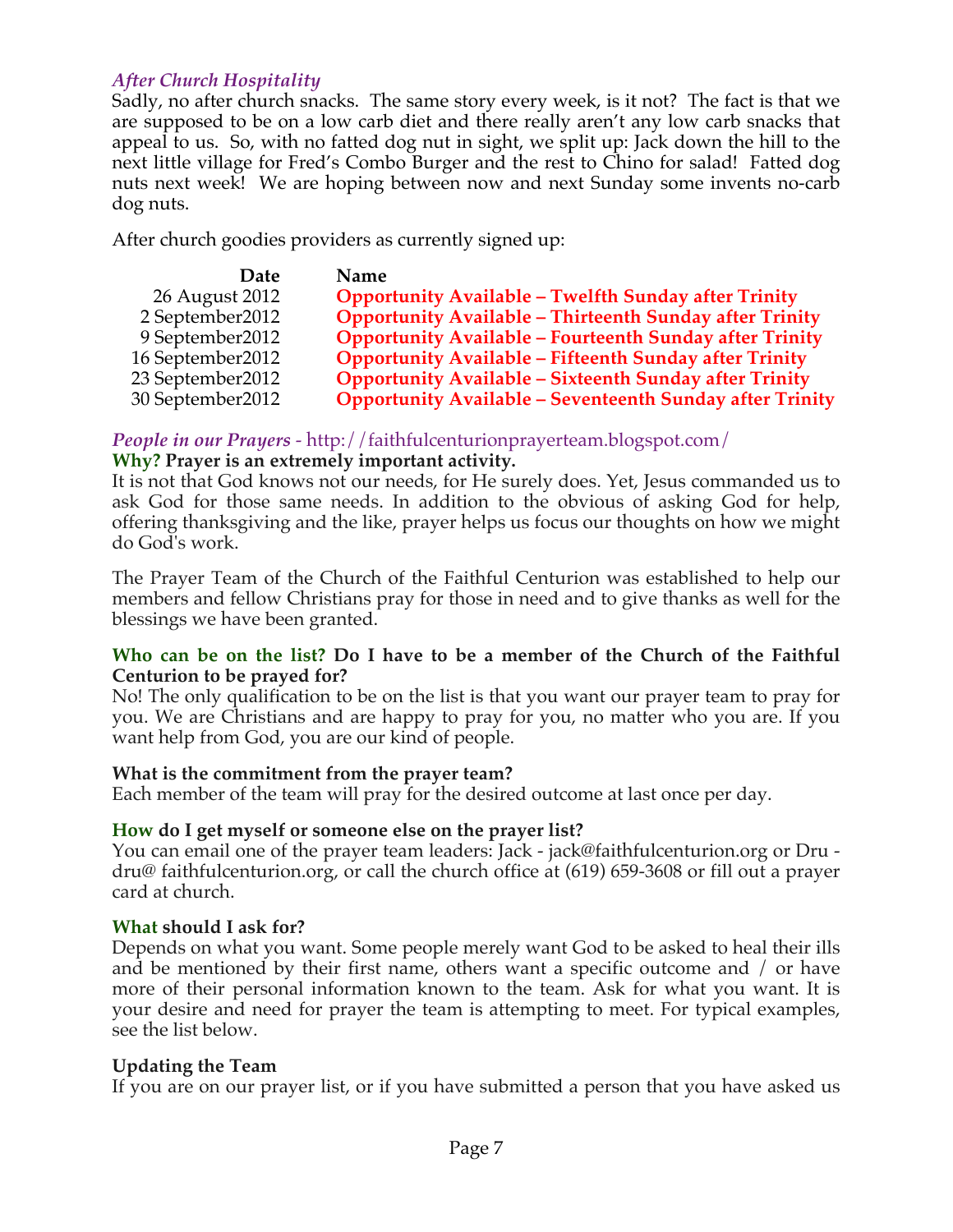to pray for, please update one of the team members or Hap in person, by telephone or email. It helps to be able to pray specifically for these individuals including their specific needs; plus if they get better, it is nice to give thanks!

Please note that on the yellow (maybe green or orange if you get an old one) cards at church, you can ask that those to be prayed for have their names disseminated to the prayer team. Those names will be said in church and appear here. Or, you can ask that their names and purpose be kept confidential, then only Hap will know to pray for them.

*Prayer List Notice – If you have someone on the prayer list and their needs have changed, please let us know. We'd like to update our prayers to reflect the need and most important to give thanks!*

### *Travel*

*No travel this week.*

## *Move*

- *Ryan Hopkins* has moved to Dillsburg, Pennsylvania, to study Dressage Riding through June 2013. Please pray for God's guidance in his life as he works and studies.
- *The Thomas Family* is on a short tour assignment in Guam through August 2013. Please pray for the assignment to continue to go well for Kurt and for Mary and the kids to make new friends. In particular pray that Kristyna and Mitchell will develop good friends and school mates there so as to further their development as both Christians and citizens. Things seem to be going well where the sun rises on the United States, so keep praying! Give thanks and ask for continued good developments.

### *Marriage*

*Ali Arnold* and *Albert Esquivel* were married on 3 August 2012. They are now on their honeymoon in Kauai, on return the Esquivels will make their home in El Cajon, California, almost exactly equidistant from their respective parents. They ask that you pray for God's guidance in their lives as they move from being two individuals to a single unit and help them to form their new family.

# *Homebound or Infirm*

*Norma, Sara's mother* is in a state of deteriorating health, both physically and mentally, with both onset dementia and Alzheimer's. On 30 January 2012, she broke her hip and had a partial hip replacement. She is not doing well, but has decided she would like to live a bit longer. Please pray Norma might come back to God and for peace of mind for her and the ability for both Sara and her mother to put their cares and worries on God's shoulders so they can deal with the many problems involved.

# *Departed*

*Morris Martin, 91,* passed away on Monday 16 July 2012. His son Paul was with him as he left for home, for which all are grateful. Morris was comfortable in our Lord. While he will miss his family here on earth, he was grateful for all the time the Lord has given him. Please pray for continued peace of mind for his family, in particular his wife of many years, his daughter Patty and son Paul. Pray for their trust in our Lord and for his family to let God carry their worries.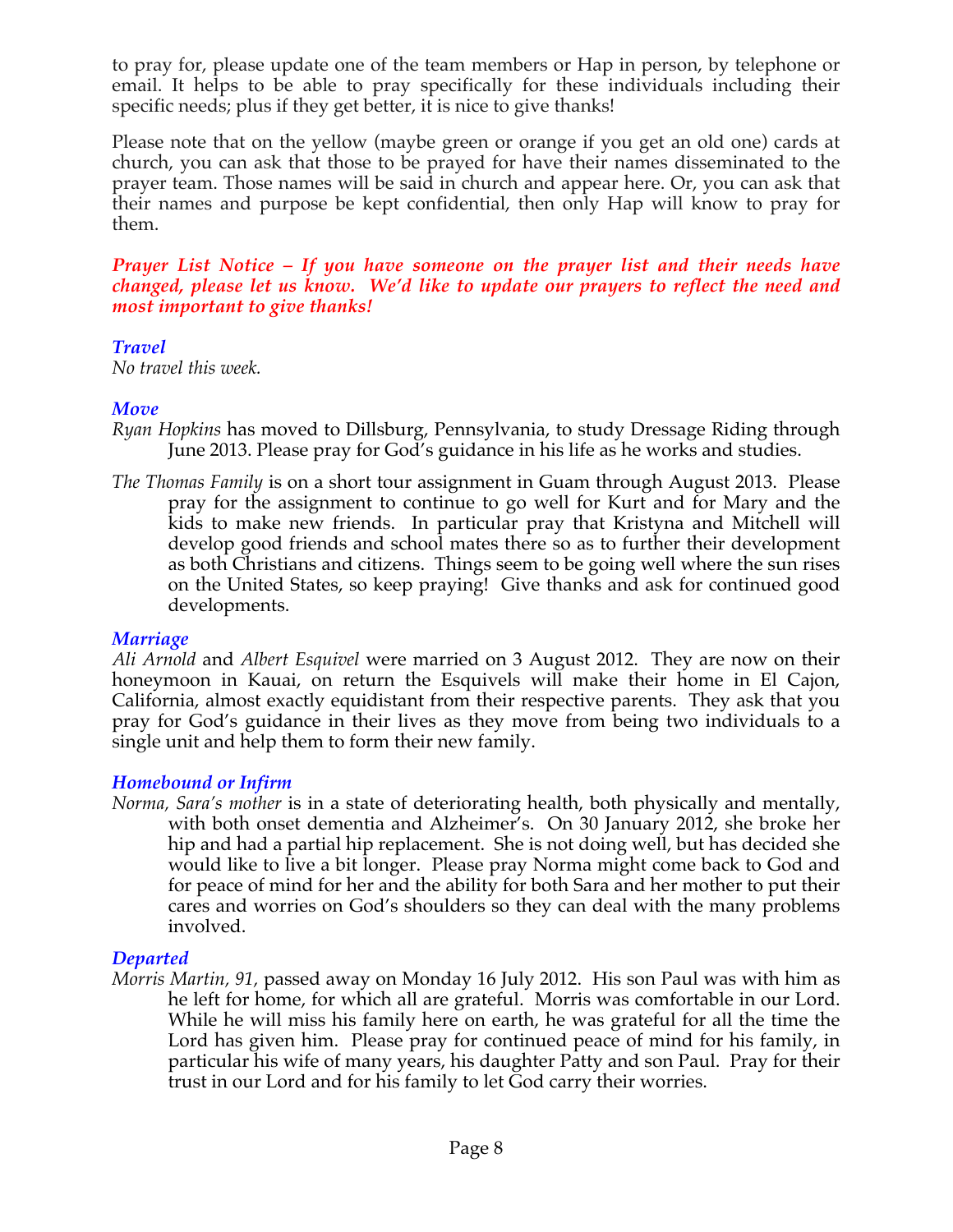- *Elizabeth Brooks*, mother of Reverend Tom Brooks, Rector of All Saints Church in Pensacola, Florida, and Chancellor of the Anglican Episcopal Church. Mrs. Brooks passed away the morning of 6 July 2012, at after a long illness at 0130 EDT in Rochester, New York. Thankfully, her son Tom was in attendance for her final illness and at the time of her passing. She was born on 6 January 1920, and so was 92 ½ years old. Please pray for the repose of her soul, now safely in the arms of our Lord, and for the strength and consolation of Tom and her other children.
- *Robert "Bob" M. Hall* passed away the afternoon of 5 July 2012. Bob, a lifelong follower of our Lord, left behind children, grandchildren and great grandchildren who are a testimony to his work here. His family misses him, but rejoices in his freedom and happiness. Please pray for their comfort as they deal with the temporary separation, in particular remember Elaine, his wife of 65 years, who will miss him dearly.

## *In need of a miracle or understanding of God's Plan*

- *Todd* and *Kenny* have both been fighting osteocarcinoma for over five years and have been told their time here on earth is nearing its end, absent a miracle from God. Both are ready to go home and leave the pain, but would like to stay. Please pray for them and their families.
- *Colonel Bud Day's* cancer has returned. The outlook is not favorable. Bud has been an inspiration to all of us for years, this changes nothing. He is well at peace with our Lord and we all hope he stays with us for a while longer.

#### *Healing*

- *Lauralee Meade* was in an automobile accident on Friday 3 August 2012, injuring her wrist and finger. Please pray for her rapid and full recovery. Her friend *Michael* broke his leg, four ribs and injured his face. Please also pray for his rapid and full recovery. Lauralee underwent a lumpectomy on Friday after Thanksgiving. A further anomaly has been discovered and she had additional preventative radiation treatment. Please pray for a complete remission of the cancer. Pray also Lauralee will maintain her great attitude and trust in God.
- *Kevin Gerhart* discovered cancer on his neck. They have not found the primary site and his doctors are trying to find the source site. In the mean time, he is undergoing radiation and chemotherapy. Please pray for the medical team treating Kevin that they might pay attention, do their very best and find the source; that the treatment might be successful and he might live a long and healthy life to His honor and glory. Pray also for trust in God and peace of mind for Kevin, his wife and family.
- *Gil Garcia* had surgery at the VA hospital in Long Beach. The surgery was successful, they are predicting a 12 week recovery time. Please pray for a rapid recovery for Gil, as well as peace of mind for Gil, his wife Mary and their family.
- *Sylvia Lee,* Sandra Lee's mother, has progressive lumbar stenosis and sciatica, which is causing increasing pain in her back and weakness in her legs. Sylvia has already had mobility issues because of the strokes she had almost 20 years ago. She uses a wheelchair and walker as it is. Various pain pills and injections have not helped, so now it is time for a consultation with a surgeon. If this continues and Sylvia gets to the point where she can't walk or even stand, they will have to face moving out of the house they've lived in for 45 years. Please pray for strength,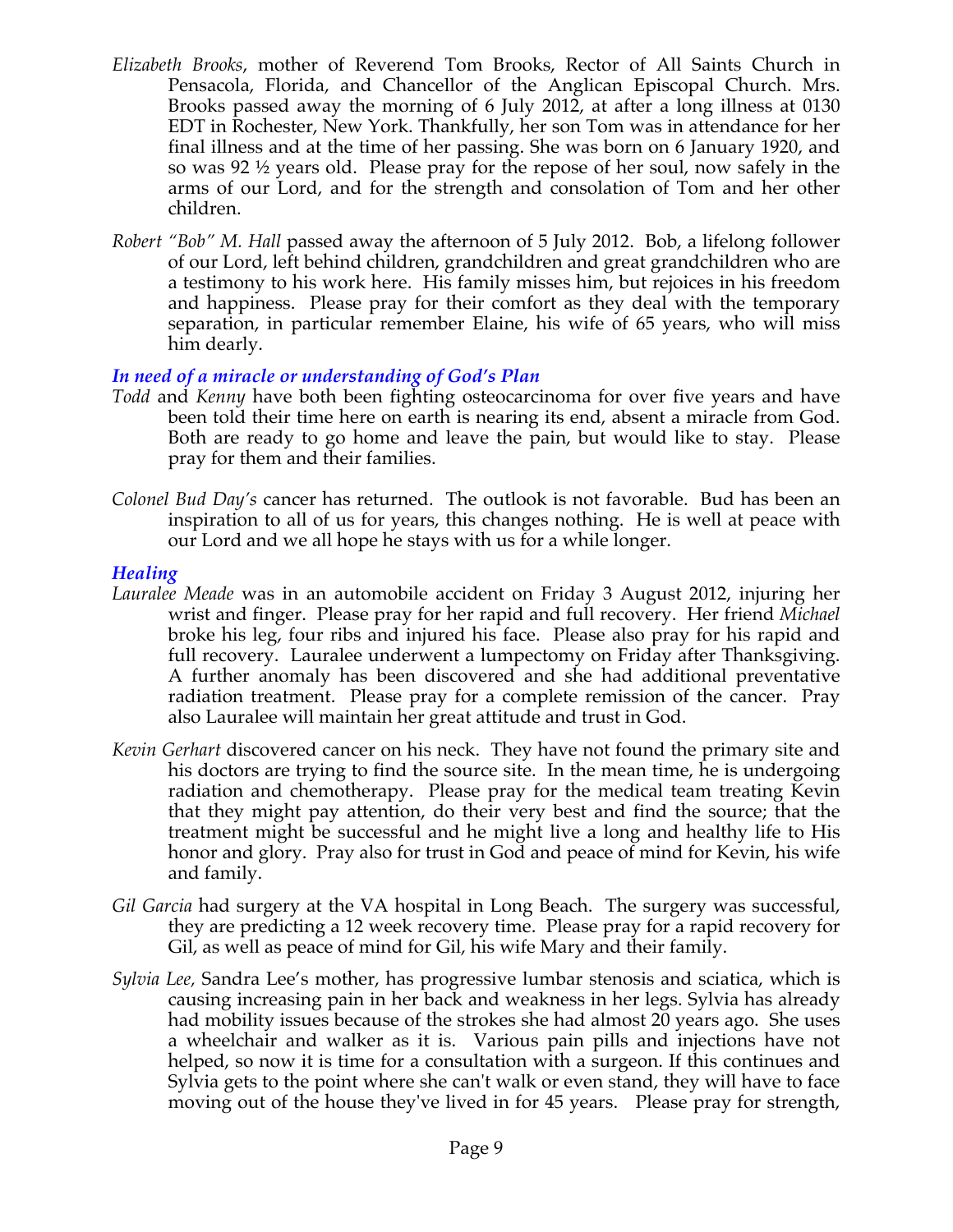healing and easing of pain for Sylvia and her family's continued faith and in God as the Great Physician. They pray for help to listen to God's voice and guidance through this journey together.

- *Sara Simmons* sustained a fractured right knee as the result of a fall on a slate patio. She is now in a leg brace, but is still challenged for mobility and undergoing physical therapy while trying to take care of her mom, her husband Bill and Caroline. Please pray for patience for Sara and her husband Bill, as well as rapid and complete healing.
- *Bill, Sara's husband,* had a third abdominal surgery on 22 November 2011. This time the tumor was removed. Bill is having difficulty keeping the doctor's instructions, including taking a chemotherapy once a day for three years, radically decreasing the consumption of alcohol and eating properly, he is also having difficulty maintaining equilibrium, please pray for help for him to do all this. Please pray also that Bill might turn his heart outward to help those around him, as well as live a long and healthy life to the honor and glory of God. Pray also for peace of mind for Bill and his wife Sara.
- *Kay Denton* (Mrs. Kay) got a blood clot, which affected two of her fingers. She underwent an angiogram which seemingly had the desired result and the Eveready Bunny rebounded once again. Please pray a prayer of thanksgiving for the positive outcome and pray for continued peace of mind for Mrs. Kay and her family. Give thanks for her trust in the Lord and her positive attitude.
- *Izaiah Urista (4*) has a brain tumor. He was playing with his older sister, Jade, at McDonald's when she noticed he wasn't using his right side to climb, etc. Jade took her brother to their mother after which they realized he couldn't lift his arm. They took him to the hospital where it was discovered he has a brain tumor. He will undergo about 18 months of chemo to see if the tumor will shrink. At this point they do not think they can do anything else for him. Please pray for strength and guidance for Izaiah and his entire family, as well as provide guidance for medical treatment team.
- *James L. Cavanah* had surgery the afternoon of 10 February 2012, to remove two small but cancerous tumors. James is a minister with the AOC in Savannah, Georgia. Please pray for his recovery and remission from the cancer. Give thanks for the surgery and pray for both him and his family to allow God to carry their worries while he recovers.
- *Dotty Valkenaar* had successful surgery for a shoulder ligament problem on 28 February 2012. Physical therapy seems to be working, but is painful. Please pray for continued recovery and peace of mind through trust in God for Dotty and Lew, her husband, as well as their entire family.
- *Steve Sundberg* had a heart attack after Easter. After some time, the medical team treating him decided he was not a candidate for stents and a five-way heart bypass was performed the week of 6 June 2011. Please pray for his complete recovery and for his three children and family who are very worried about him, pray also for his trust in our Lord and for both him and his family to let God carry their worries while he recovers.
- *Matt Alcantara*, age 15, has Osteosarcoma (bone cancer), a very rare and often lethal form of cancer with limited treatment options. This is a disease that is about 90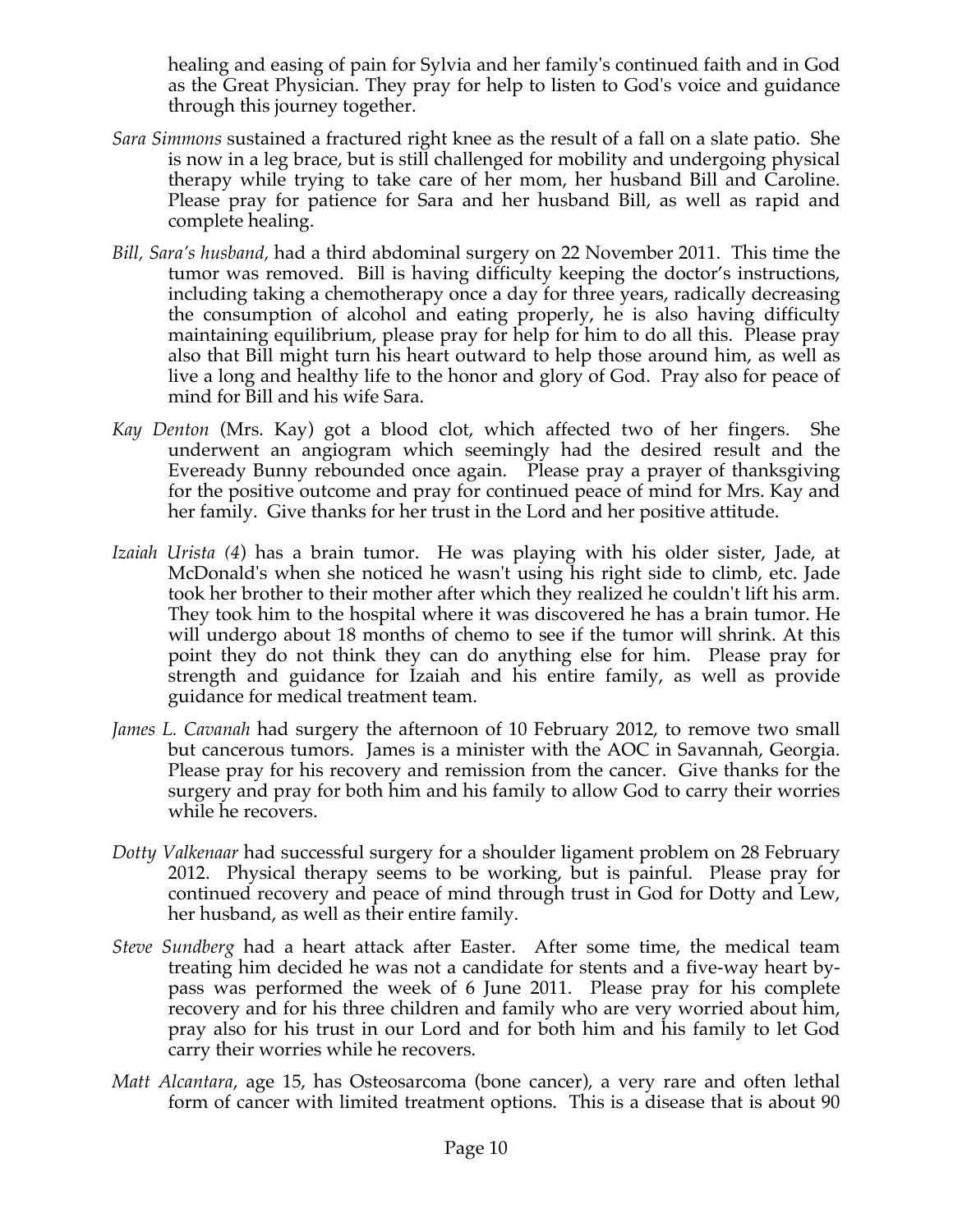percent fatal in a couple of years. He has no hip joint on one side, but he walks and swims! Courage? Guts? You bet! Matt and his mom just came back from Houston at the Cancer Center for what was hoped to be a routine every four month bone scan. The scans were done on schedule, but a couple of new spots showed up. After Matt's San Diego doctors conferred with the Houston doctors to figure out what these spots mean, it turned out they are new and old injuries with no bad meaning. In effect they are CLEAN SCANs. Matt and his family ask you to give thanks for the super results. Please also give thanks for the great faith of Matt and his entire family. Their faith and trust is a wonderful example for each and every one of us. But, now is not the time to stop praying. Actually, it never is the time to stop praying!

- *Judith Clingwall*, is afflicted with Multiple Sclerosis (MS). She is currently in Laurel Place, an extended care facility in Surrey, British Columbia. Judith's condition has worsened recently. She is no longer able to stand, in fact she has a lot of trouble sitting upright. Judith is depressed and wants to go home to watch her birds, which given everything seems unlikely at present. Please pray for her to take an active part in her own life, for her strength, peace of mind, trust in God and remission of the disease so she might return home to her family. Pray also for strength for her husband Martin as he deals with all the problems and stress of Judith's situation.
- *Becky Madden* is paralyzed from the neck down as the result of a tragic shooting accident. Her husband is doing his best to take care of her; it is hard and he is learning the best he can. Please pray for further recovery for Becky, as well as strength and guidance for her husband.
- *Betty Macauley,* Tim's mom, fell and cracked her hip. The surgeons were able to put a pin in the hip. She made it home after a week of rehabilitation, which is a good sign. She is now walking with the aid of a walker around the house and wheelchair when out side of house. Tim says she is tough and hanging in there, considering she was 92 in June. Please pray for her to keep a good attitude and most important for trust in God to keep her moving while she is here.
- *Vince (age 15),* reoccurrence of Osteosarcoma, recent testing found a nickel sized tumor in his lungs. The doctors are consulting with a specialist in Houston. Please pray for guidance for the medical team and for peace of mind for Vince and his family.
- *Obra Gray* continues to take day by day. Please continue to keep Obra in your prayers, and give him the strength of knowing the Lord is with him and will never forsake him. Obra needs security of what lies ahead of him, and only the Lord can grant the solace to answer his prayer.

### *Guidance*

- *Sara* asks that you pray for guidance for her as she deals with the stresses of her family and life. Pray that she can separate those things which she can affect from those things which she cannot and give her grace to accept that she cannot do everything and can only change those things within her control.
- *Jacquie* to open her heart to God and accept His Love and Grace.
- *Hap* and *Ryan* both ask you to pray they might be able to trust God will help them make the right decisions at the right time and not to worry uselessly, to change those things they can change, accept those things they cannot change, sleep well to be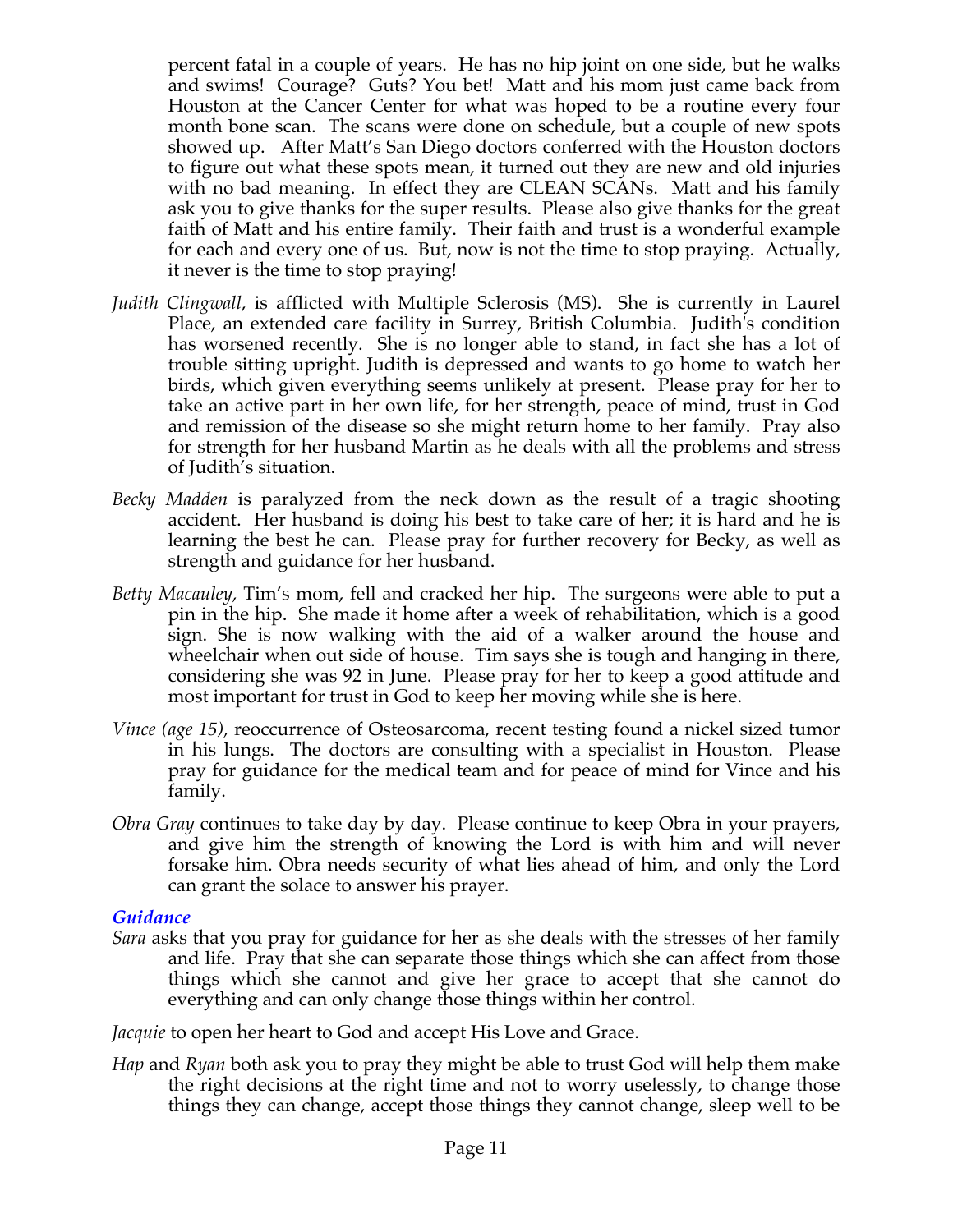able to do the correct things with a clear head and that they will open their hearts to the Holy Ghost.

# *New Position*

*Rev LTC Al Ryan* has been appointed Deacon-In-Charge of the mission parish of St. Augustine of Canterbury Anglican Church, Anglican Church in America (ACA) parish in Old Orchard Beach, Maine. It is a small but growing mission, which has been plagued by clergy change. Al, the diocesan pilot, has been appointed for one year, during which time he is to help them identify what their needs are for a vicar. He has done this before and asks you to pray for God's help one more time; not only for himself, but for the parish.

### *Armed Forces & Contractors*

Airman Donny Patton (Kadena AB, Japan), Jordan (USMC – Fleet Marine Force - Pacific), Trevor (USAF - KC-10 Boom Operator), Trevor (USN – Whidbey Island, EF-18 Pilot), Kurt Thomas (USN – Guam)

### *Persecuted*

Around the world, Christians are under attack, not only in the Muslim world, but from Hindus and others in India. Also, they are under continual attack in the name of "Separation of Church and State" in the western world, as it becomes actively atheist or pro-devil buddy. Please pray for God's guidance and protection for all persecuted Christians and those around them.

## *Various Special Requests*

- We ask that you pray, please ask God that the Holy Ghost might give you insight into how you might make the lives of your friends and family better. Remember helping others is not just those who you don't know!
- Please join us in praying that the *Free Teen Guitar Class* will be continue to be an opportunity for God to work in the lives of the kids and their families. Please ask God to guide the class to new opportunities to make Him known to others. Help us to let the love of our Lord shine through us into their lives, putting Him first, so that He might enter in to their hearts and lives.

### *Question that only you can ask*

What would you like to know about our history, what we believe, what we do or how we operate? Hap is looking for material for the continuing education class and *Thought for the Day* material. Help us help you. Please send your question to Hap so we all can get an answer. Just because you don't know the answer to your question doesn't mean you are the only one who doesn't know. But, if you don't ask, no one will know.

### *I'd like to get a different point across or announce something*

If you have a different point of view, I would be happy to give you room to get your point across. While this publication is my perspective on events, I recognize not everyone may agree and that some people would like to express their own opinion. If you want to write something, please forward your item to Hap (with a note as to whether or not you would like editing help) to: hap@faithfulcenturion.org.

### *Epistleers*

We post the list of Epistle Readers in the Sunday Report each week so you can either plan your attendance or your pre-reading as the spirit so moves you.